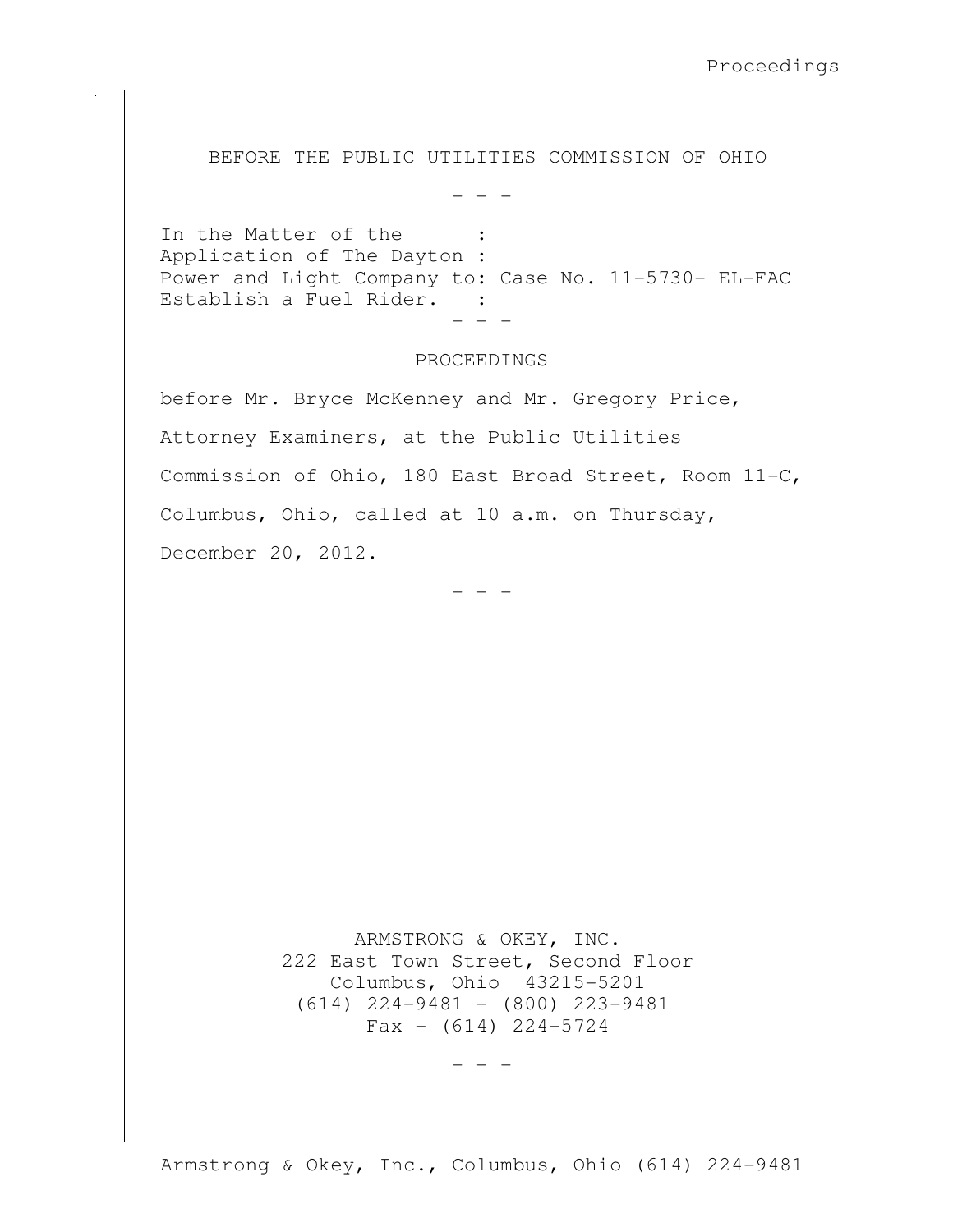2

1 APPEARANCES: 2 Dayton Power and Light Company By Mr. Randall V. Griffin 3 1065 Woodman Drive Dayton, Ohio 45432 4 On behalf of the Applicant. 5 FirstEnergy Service Company 6 By Mark A. Hayden 76 South Main Street 7 Akron, Ohio 44308 8 | Calfee, Halter & Griswold LLP By Mr. N. Trevor Alexander 9 1100 Fifth Third Center 21 East State Street 10 Columbus, Ohio 43215 11 Calfee, Halter & Griswold LLP By Mr. James F. Lang 12 and Ms. Laura McBride 1405 East Sixth Street 13 Cleveland, Ohio 44114 14 On behalf of the FirstEnergy Solutions. 15 Bruce J. Weston, Ohio Consumers' Counsel By Ms. Kyle L. Kern, 16 Assistant Consumers' Counsel 10 West Broad Street, Suite 1800 17 Columbus, Ohio 43215-3485 18 | Consumers on behalf of the Residential Consumers of The Dayton Power and Light Company. 19 Mike DeWine, Ohio Attorney General 20 By Mr. William L. Wright, Chief, Public Utilities Section 21 Mr. Thomas W. McNamee, Principal Assistant Attorney General 22 | 180 East Broad Street, 6th Floor Columbus, Ohio 43215 23 On behalf of the Staff of the PUCO. 24 - - - 25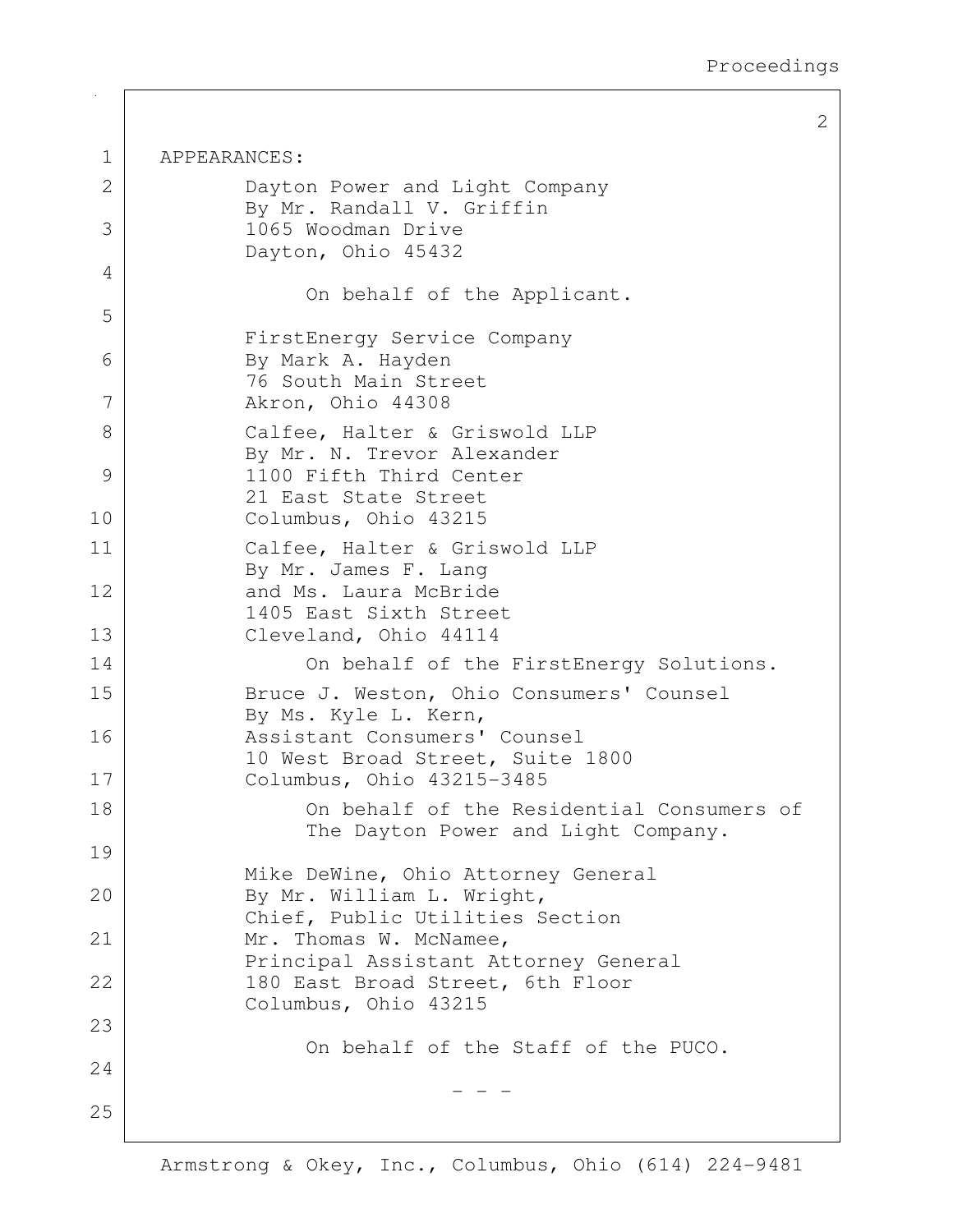|              |              |                                                                                              |                     |    | 3 |
|--------------|--------------|----------------------------------------------------------------------------------------------|---------------------|----|---|
| $\mathbf 1$  |              | INDEX                                                                                        |                     |    |   |
| $\mathbf{2}$ |              |                                                                                              |                     |    |   |
| 3            |              | Joint Exhibit                                                                                | Identified Admitted |    |   |
| 4            | $\mathbf{1}$ | Stipulation and Recommendation                                                               | 6                   |    |   |
| 5            |              |                                                                                              |                     |    |   |
| 6            |              | DP&L Exhibit                                                                                 | Identified Admitted |    |   |
| 7<br>8       | $\mathbf{1}$ | Public Version of the Prefiled<br>Direct Testimony of David J.<br>Crusey, CFA, FRM ERP       | 7                   | 8  |   |
| 9<br>10      | $\mathbf{1}$ | Confidential Version of the<br>Prefiled Direct Testimony of<br>David J. Crusey, CFA, FRM ERP | 7                   | 8  |   |
| 11           |              | 2 Prefiled Direct Testimony of<br>G. Aaron Cooper                                            | 9                   | 9  |   |
| 12<br>13     | 3            | Prefiled Direct Testimony of<br>Gregory S. Campbell, CPA                                     | 9                   | 10 |   |
| 14<br>15     | 6            | Quarterly Report about the<br>Fuel Rider, 2011                                               | 10                  | 11 |   |
| 16           | 7            | Quarterly Report about the<br>Fuel Rider, 2010                                               | 11                  | 11 |   |
| $17$         | 8            | Prefiled Direct Testimony of<br>Nathan C. Parke and Affidavit                                | 11                  | 12 |   |
| 18           |              |                                                                                              |                     |    |   |
| 19<br>20     |              | OCC Exhibit                                                                                  | Identified Admitted |    |   |
| 21           | $\mathbf{1}$ | Prefiled Direct Testimony of<br>Greg Slone                                                   | 12                  | 13 |   |
| 22           |              |                                                                                              |                     |    |   |
| 23           |              |                                                                                              |                     |    |   |
| 24           |              |                                                                                              |                     |    |   |
| 25           |              |                                                                                              |                     |    |   |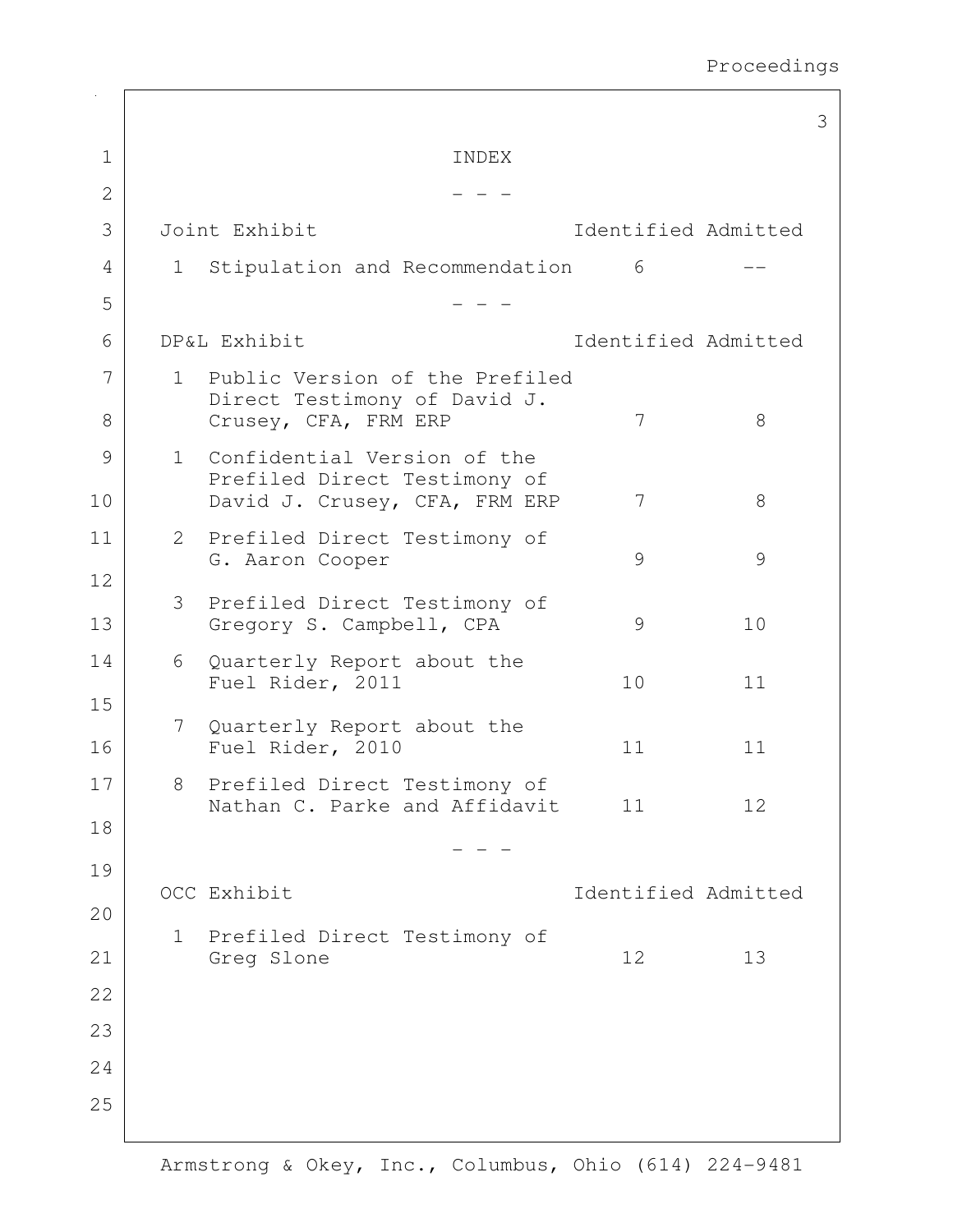|              |                                                                    | 4 |
|--------------|--------------------------------------------------------------------|---|
| $\mathbf 1$  | INDEX (Continued)                                                  |   |
| $\mathbf{2}$ |                                                                    |   |
| 3            | Commission-Ordered Exhibit<br>Identified Admitted                  |   |
| 4            | 1 Report of the Management<br>Performance and Financial Audit      |   |
| 5            | of the Fuel and Purchased Power                                    |   |
| 6            | Rider of The Dayton Power and<br>Light Company<br>14<br>13         |   |
| 7            | 1A Report of the Management                                        |   |
| 8            | Performance and Financial Audit<br>of the Fuel and Purchased Power |   |
| 9            | Rider of The Dayton Power and<br>Light Company - Confidential      |   |
| 10           | Version<br>14<br>13                                                |   |
| 11           |                                                                    |   |
| 12           |                                                                    |   |
| 13           |                                                                    |   |
| 14           |                                                                    |   |
| 15           |                                                                    |   |
| 16           |                                                                    |   |
| $17\,$       |                                                                    |   |
| 18           |                                                                    |   |
| 19           |                                                                    |   |
| 20           |                                                                    |   |
| 21           |                                                                    |   |
| 22           |                                                                    |   |
| 23           |                                                                    |   |
| 24           |                                                                    |   |
| 25           |                                                                    |   |
|              |                                                                    |   |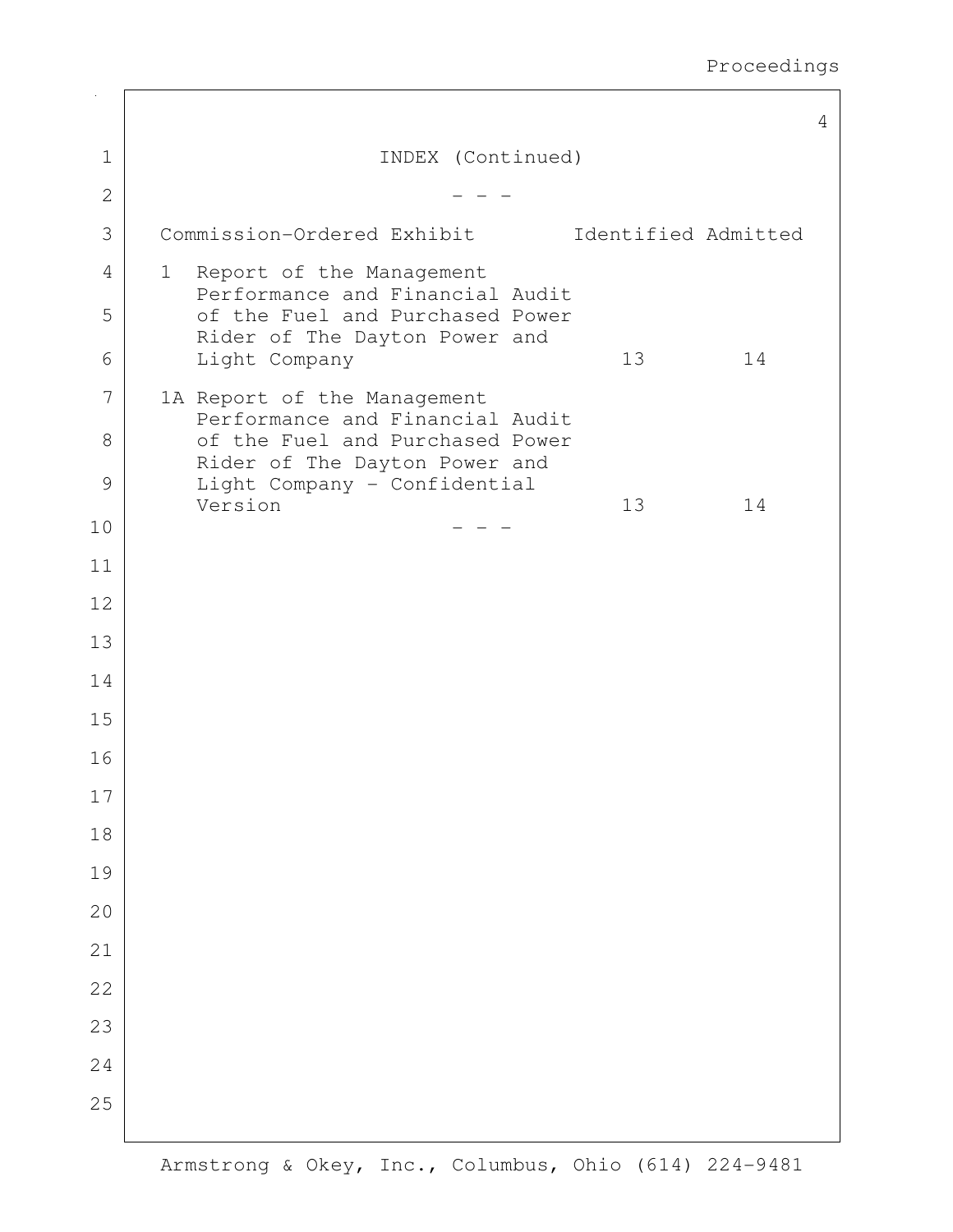5 1 Thursday Morning Session, 2 December 20, 2012.  $3$   $-$  - -4 EXAMINER McKENNEY: Let's go on the 5 record. The Public Utilities Commission of Ohio 6 calls at this time and place Case No.  $11-5730-EL-FAC$ , 7 being in the Matter of the Dayton Power and Light 8 Company to Establish a Fuel Rider. 9 | Let's go ahead and begin by taking 10 | appearances starting with the company. 11 MR. GRIFFIN: Yes. I am Randall V. 12 Griffin representing Dayton Power and Light Company. 13 My address is 1065 Woodman Drive, Dayton, Ohio 45432. 14 MS. KERN: Good morning, your Honors. On 15 behalf of the Ohio Consumers' Counsel, 10 West Broad 16 Street, Suite 1800, Columbus, Ohio 43215, Bruce J. 17 | Weston and I am Kyle Kern, Assistant Consumers' 18 Counsel. 19 MR. ALEXANDER: Good morning. On behalf 20 of the FirstEnergy Solutions, my name is Trevor 21 | Alexander from the law firm Calfee, Halter & 22 Griswold, 21 East State Street, Suite 1100, Columbus, 23 Ohio 43215. Also appearing are Mark Hayden from 24 FirstEnergy Service Company; Jim Lang and Laura 25 | McBride from Calfee, Halter & Griswold.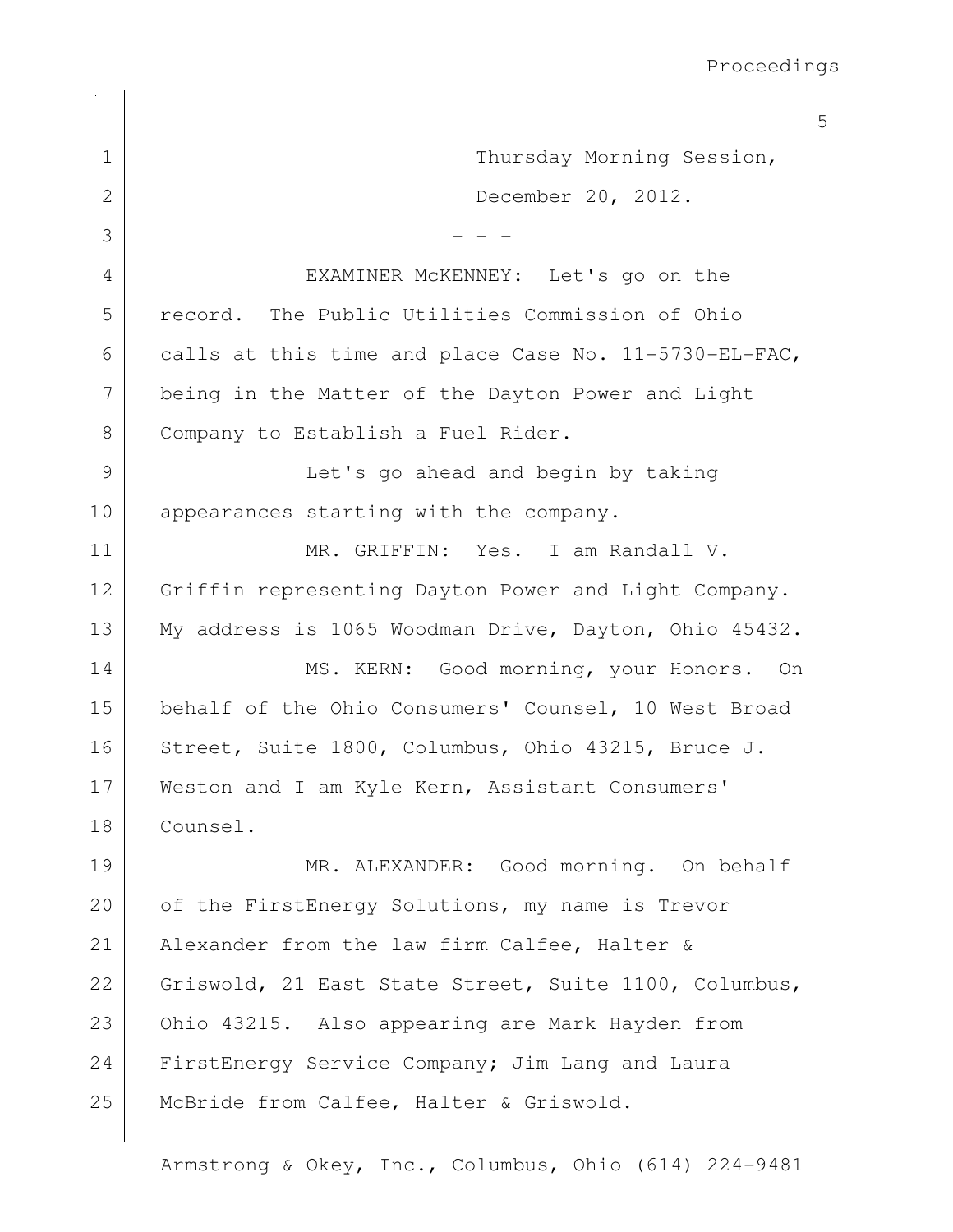6

| $\mathbf 1$   | MR. MCNAMEE: On behalf of the staff of                |
|---------------|-------------------------------------------------------|
| $\mathbf{2}$  | the Public Utilities Commission of Ohio, Mike DeWine, |
| 3             | Attorney General, the State of Ohio, I'm Thomas       |
| 4             | McNamee, Assistant Attorney General. The address is   |
| 5             | 180 East Broad Street, Columbus, Ohio.                |
| 6             | EXAMINER MCKENNEY: All right. Thank                   |
| 7             | you, all. I believe there is one pending motion in    |
| $8\,$         | this case, a motion for protective order filed by the |
| $\mathcal{G}$ | company on October 4. At this time we will go ahead   |
| 10            | and grant that motion.                                |
| 11            | MR. GRIFFIN: Thank you, your Honor.                   |
| 12            | EXAMINER MCKENNEY: I also believe there               |
| 13            | is a stipulation filed in this case; is that correct? |
| 14            | MR. GRIFFIN: There has been, your Honor,              |
| 15            | and I have that ready to present and mark.            |
| 16            | EXAMINER MCKENNEY: All right.                         |
| 17            | MR. GRIFFIN: I don't know if the                      |
| 18            | preference is to mark this as a company exhibit or    |
| 19            | joint exhibit. Could we mark it Joint Exhibit No. 1?  |
| 20            | EXAMINER MCKENNEY: It will be so marked               |
| 21            | as Joint Exhibit 1.                                   |
| 22            | (EXHIBIT MARKED FOR IDENTIFICATION.)                  |
| 23            | MR. GRIFFIN: And I should note it has                 |
| 24            | been signed by the staff and OCC. FirstEnergy         |
| 25            | Solutions and IEU, who are both parties to this case, |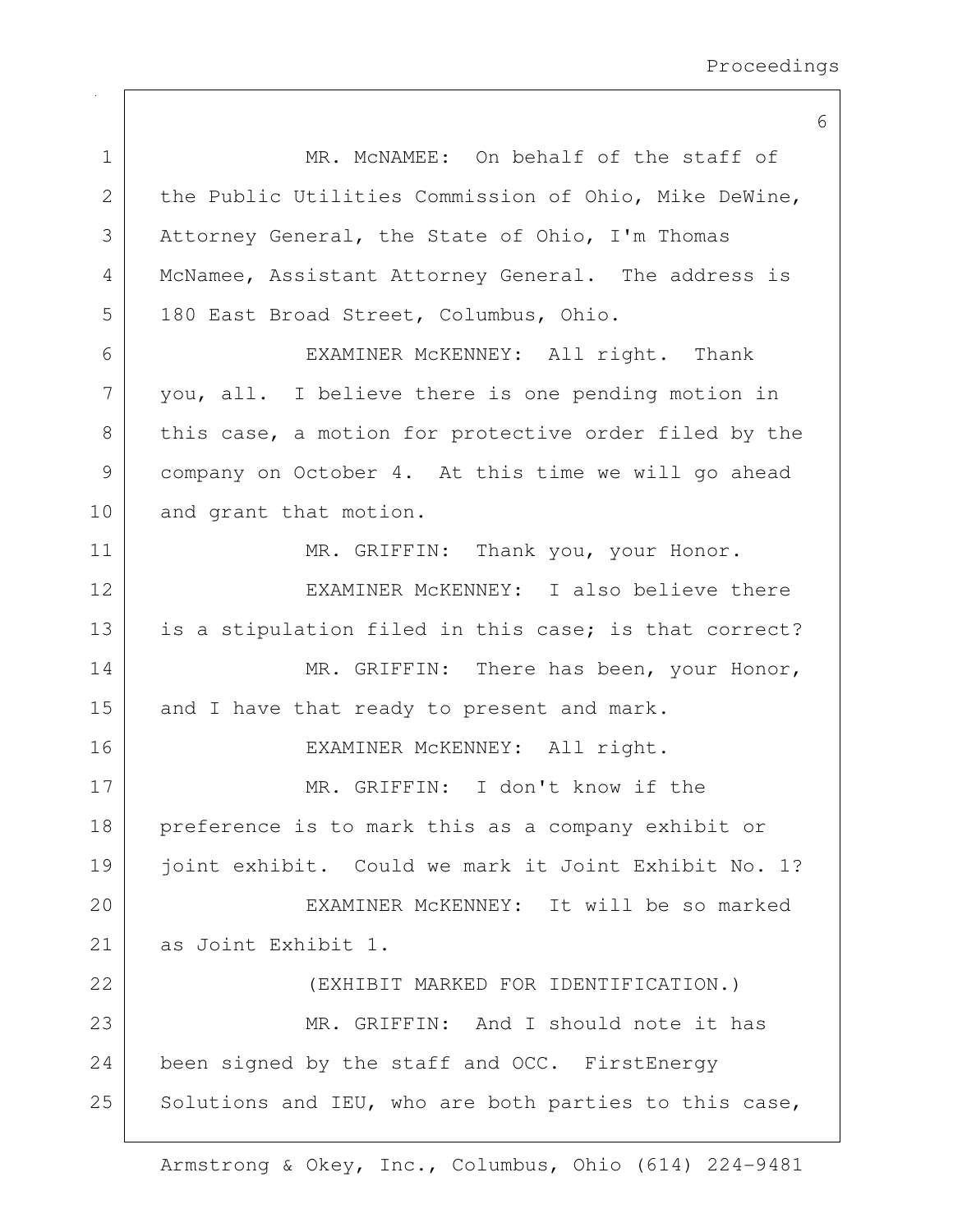1 | have not signed it, but they have indicated they do 2 not oppose it. 3 EXAMINER McKENNEY: Is that correct? 4 MR. ALEXANDER: That's correct, your 5 Honor. 6 EXAMINER McKENNEY: All right. 7 MR. GRIFFIN: And if you look on the 8 first page of that stipulation, you'll see that there 9 are several pieces of things that have been filed in 10 this case that are also going to be stipulated into 11 evidence as support for the stipulation. So with 12 | your Honors' permission, I'll start that process. 13 EXAMINER McKENNEY: You may proceed. 14 MR. GRIFFIN: Now, what has been marked 15 for identification as DP&L Exhibit 1 is the Prefiled 16 Direct Testimony of Mr. David J. Crusey. 17 | Cops. Sorry. Apparently made enough 18 | copies for everyone except me, but since I know 19 what's in these I'll survive. That was also filed in 20 a confidential version under seal with the 21 Commission. I did not bring enough copies for  $22$  everyone. I think everyone else has received them, 23 but I have an envelope for your Honors and the court 24 reporter that I would ask be marked for 25 identification as DP&L Exhibit 1 Confidential.

Armstrong & Okey, Inc., Columbus, Ohio (614) 224-9481

7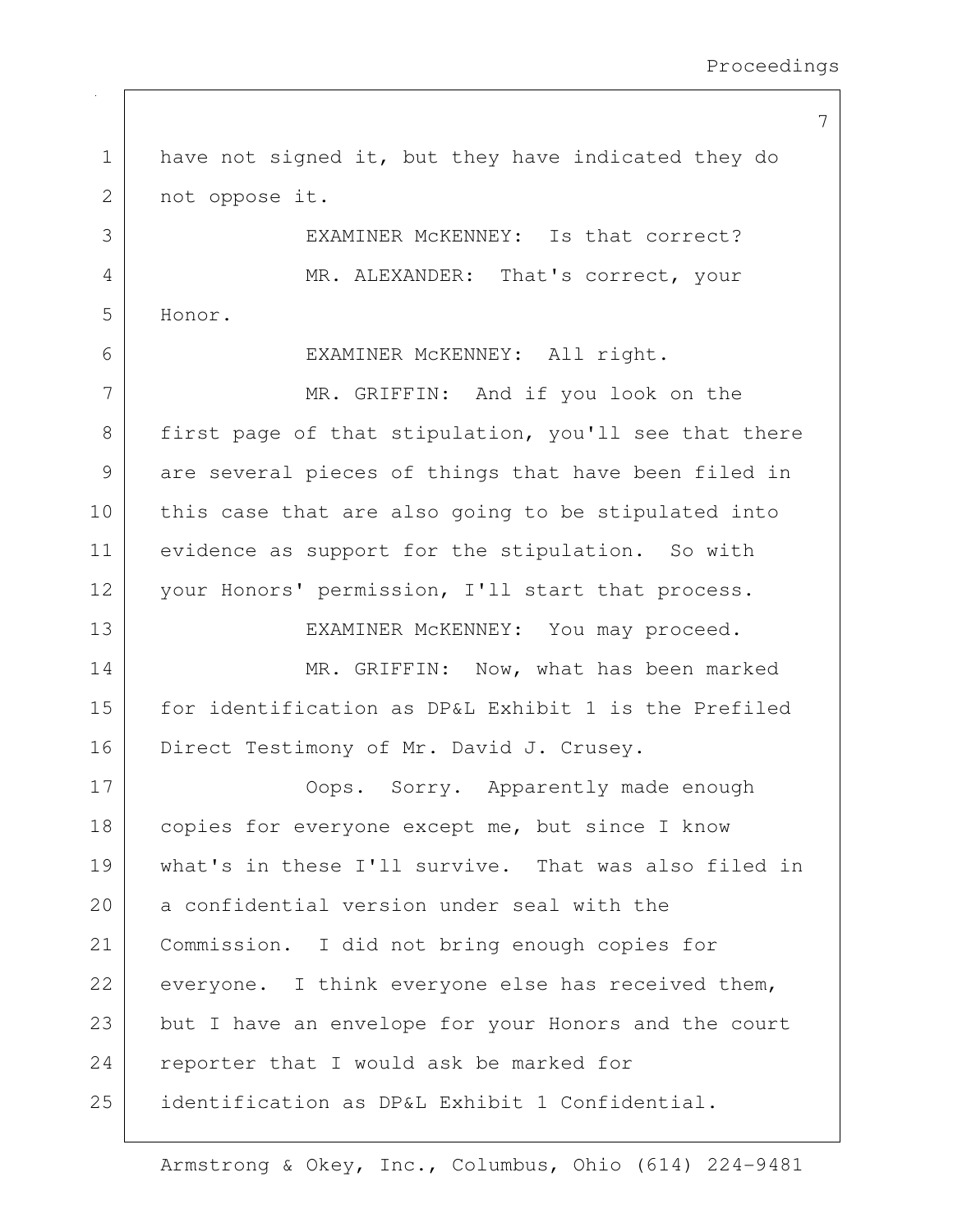8 1 | EXAMINER McKENNEY: It will be so marked. 2 (EXHIBITS MARKED FOR IDENTIFICATION.) 3 MR. GRIFFIN: And I would move that into 4 evidence without objection. 5 EXAMINER McKENNEY: Any objections? 6 MR. McNAMEE: None. 7 MR. ALEXANDER: No, your Honor. 8 | MS. KERN: No, your Honor. 9 EXAMINER McKENNEY: It will be so 10 admitted. 11 (EXHIBITS ADMITTED INTO EVIDENCE.) 12 MR. GRIFFIN: Thank you. Just for the 13 record, as well, Mr. Crusey was deposed on this 14 testimony earlier by OCC, and he was asked if he had 15 any corrections to that testimony. So with your 16 permission I will read the one correction that he 17 made. 18 EXAMINER McKENNEY: Please. 19 MR. GRIFFIN: He said on page 21 of 32 of 20 Mr. Crusey's testimony the question starting on row 21 | 14, the last sentence of the response of those four 22 optimizations that were executed in late 2011 that 23 have no economic consequences until 2012, one of 24 those four optimizations was executed and completed 25 in 2009 for 2012. So, in other words, there were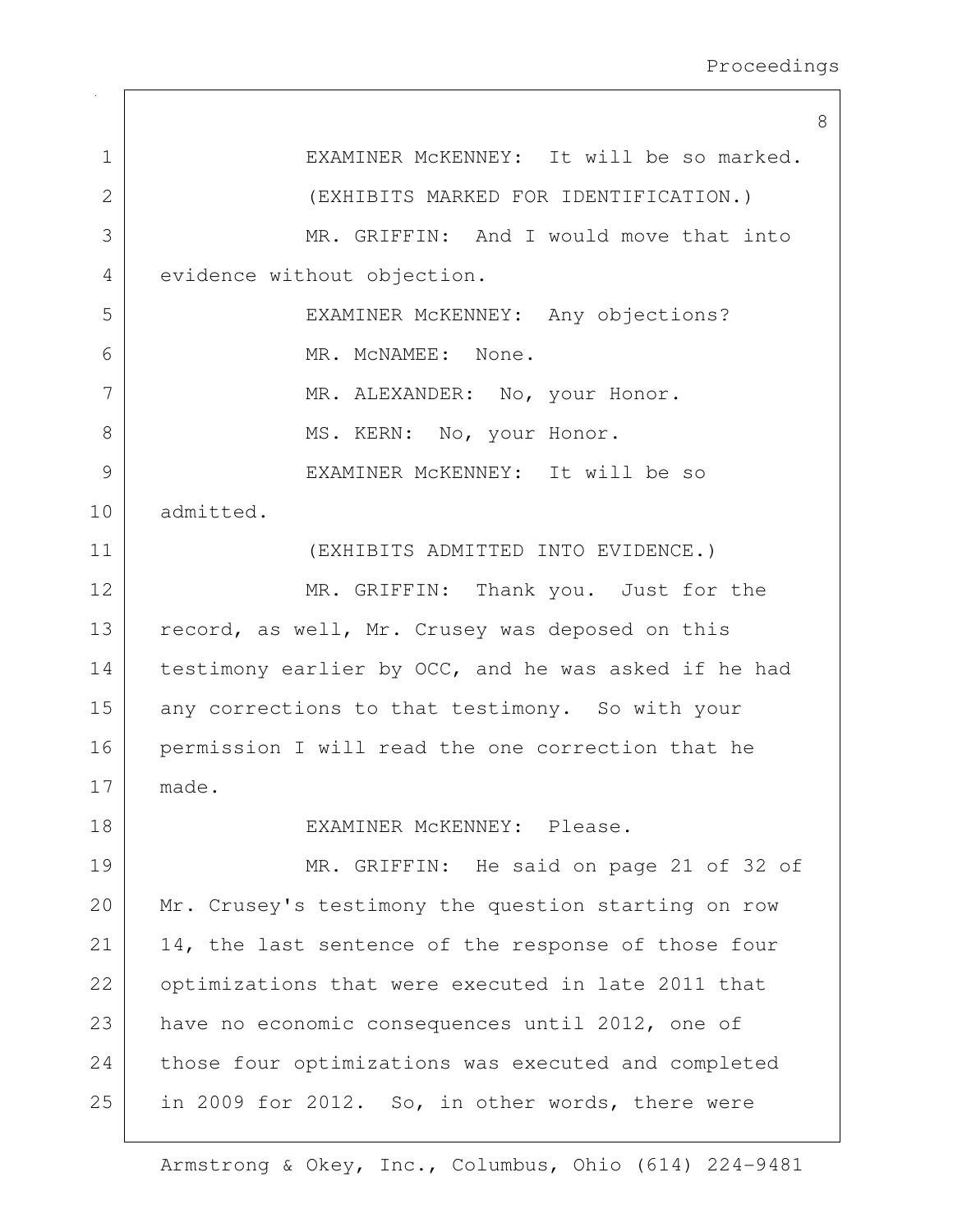1 four optimizations that had 2012 consequences. He 2 had indicated that the four were in 2011. When he 3 went back and looked at it more carefully, three were 4 in 2011, one was in 2009. 5 The second exhibit that I would like 6 marked and admitted into evidence without objection 7 is the Testimony of G. Aaron Cooper, also with the 8 company. And I have marked that as DP&L Exhibit No. 9 2. 10 (EXHIBIT MARKED FOR IDENTIFICATION.) 11 MR. GRIFFIN: Did I miss somebody? I 12 actually have a copy of this. Okay. I'm sorry, your 13 | Honor. And without objection I would move that into 14 evidence. 15 EXAMINER MCKENNEY: Any objections? 16 MR. McNAMEE: No objection. 17 MS. KERN: No objection. 18 EXAMINER McKENNEY: We have marked DP&L 19 Exhibit 2 and admitted it into evidence. 20 (EXHIBIT ADMITTED INTO EVIDENCE.) 21 MR. GRIFFIN: What I have marked as DP&L 22 | Exhibit 3 is the Prefiled Testimony of Mr. Greg 23 Campbell, also an employee of the company. I did it  $24$  again. I am used to working with one judge, I'm 25 afraid.

Armstrong & Okey, Inc., Columbus, Ohio (614) 224-9481

## 9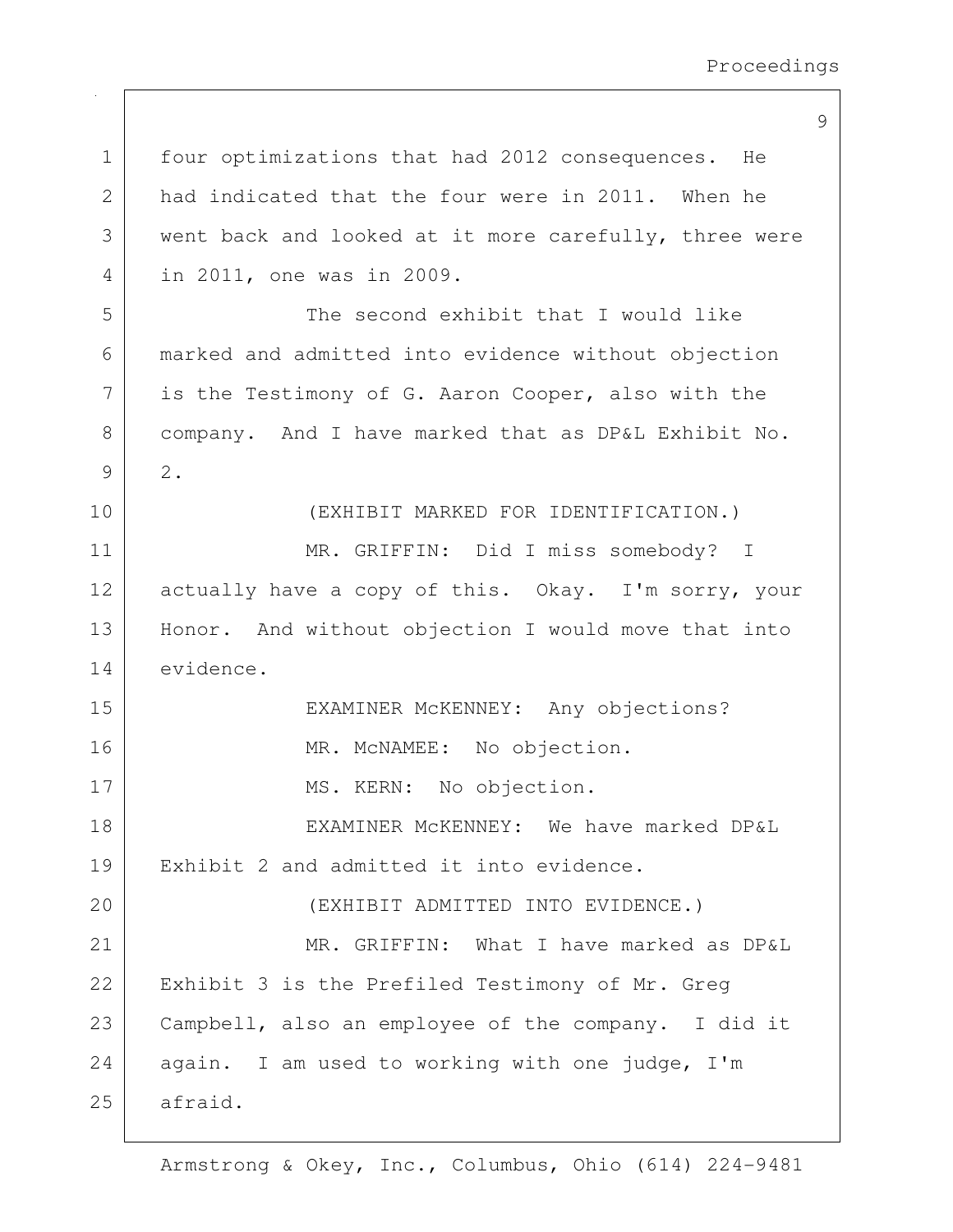10 1 And without objection, I would move that 2 into evidence as Exhibit 3, DP&L 3. 3 EXAMINER McKENNEY: Any objections? 4 MR. McNAMEE: No objections. 5 MS. KERN: No objection. 6 (EXHIBIT MARKED FOR IDENTIFICATION.) 7 EXAMINER McKENNEY: Marked Exhibit 3 and 8 admitted into evidence. 9 (EXHIBIT ADMITTED INTO EVIDENCE.) 10 MR. GRIFFIN: During the deposition 11 | process there were a couple of other exhibits marked, 12 but they are not going to be admitted so we are now 13 going to be slightly out of sequence in terms of 14 | numbering. But this next document that is going to 15 be submitted into evidence I've marked as DP&L 16 | Exhibit 6. This consists of one of the quarterly 17 reports that's filed with the Commission relating to 18 | the fuel factor. And without objection I would ask 19 that it be admitted into evidence as well. 20 EXAMINER McKENNEY: Any objections? 21 MR. McNAMEE: None. 22 MS. KERN: No objection, your Honor. 23 (EXHIBIT MARKED FOR IDENTIFICATION.) 24 EXAMINER McKENNEY: It will be so marked 25 and admitted into evidence.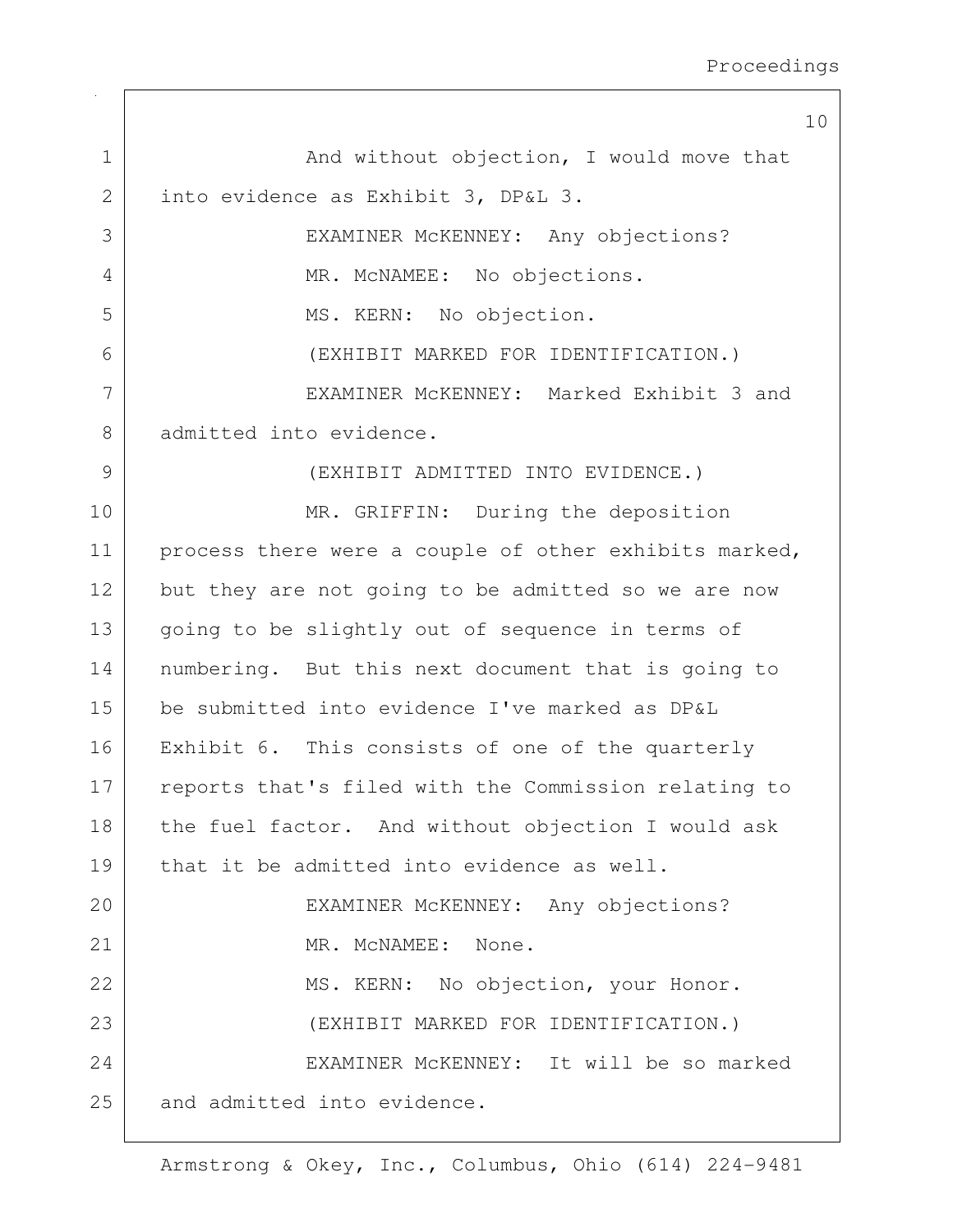| 11                                                   |
|------------------------------------------------------|
| (EXHIBIT ADMITTED INTO EVIDENCE.)                    |
| MR. GRIFFIN: And then a second quarterly             |
| report. This time from the year 2010 has been marked |
| as DP&L Exhibit 7. And I request that it also be     |
|                                                      |
| EXAMINER MCKENNEY: Any objections?                   |
| MR. MCNAMEE: No objection.                           |
|                                                      |
| (EXHIBIT MARKED FOR IDENTIFICATION.)                 |
| EXAMINER MCKENNEY: It will be so marked              |
|                                                      |
| (EXHIBIT ADMITTED INTO EVIDENCE.)                    |
| MR. GRIFFIN: And I believe that was                  |
|                                                      |
|                                                      |
| MR. GRIFFIN: In support of the                       |
| stipulation is the Prefiled Testimony by Nathan C.   |
| Parke, and I have included with that an affidavit    |
| since, as your Honors know, the parties have         |
| indicated that they can waive cross-examination      |
| without Mr. Parke appearing. But I noticed when I    |
| looked through this, that there was no affidavit to  |
| the testimony so I had Mr. Clark -- I'm sorry,       |
| Mr. Parke sign an affidavit so I would ask that both |
| of those together be marked as DP&L Exhibit 8.       |
|                                                      |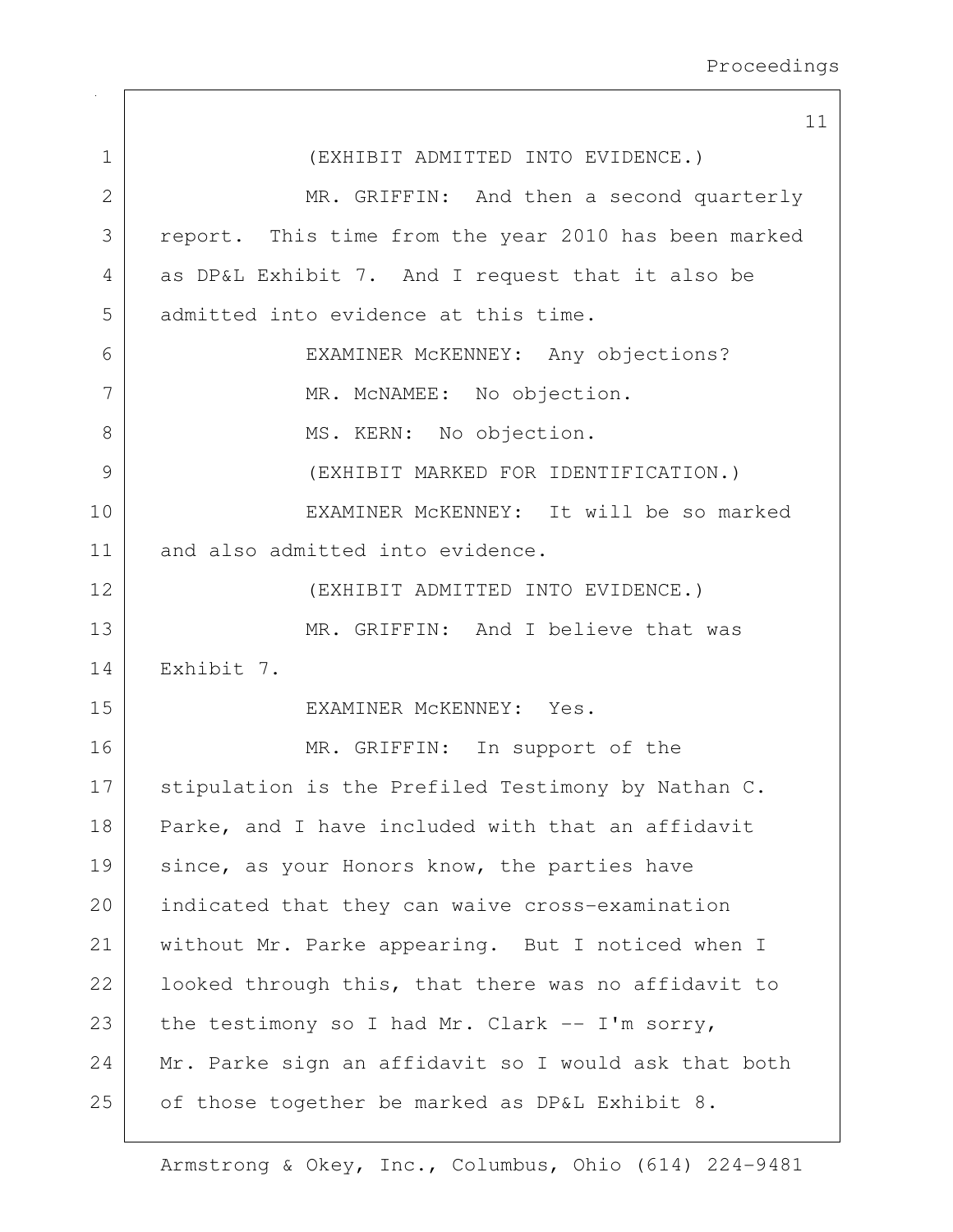12 1 | EXAMINER McKENNEY: It will be so marked. 2 (EXHIBIT MARKED FOR IDENTIFICATION.) 3 MR. GRIFFIN: And, your Honor, I believe 4 that closes the evidentiary presentation the company 5 is going to put on. I think OCC may have some 6 exhibits. 7 EXAMINER MCKENNEY: Is there any 8 | objection to DP&L Exhibit 8? 9 MR. McNAMEE: No objection. 10 | MS. KERN: No, your Honor. 11 EXAMINER McKENNEY: It will be so 12 admitted. 13 (EXHIBIT ADMITTED INTO EVIDENCE.) 14 | MS. KERN: Your Honor, OCC would move for 15 the admission of Greg Slone OCC Exhibit 1. However, 16 | I do not have a copy of Mr. Slone's direct testimony 17 as filed in the docket. If we could just have it 18 | marked as OCC Exhibit 1 and then move for its 19 admission. 20 EXAMINER McKENNEY: It will be marked. 21 (EXHIBIT MARKED FOR IDENTIFICATION.) 22 EXAMINER McKENNEY: Is there any 23 objection to the admission of the testimony? 24 MR. McNAMEE: No objection. 25 MR. GRIFFIN: No, your Honor.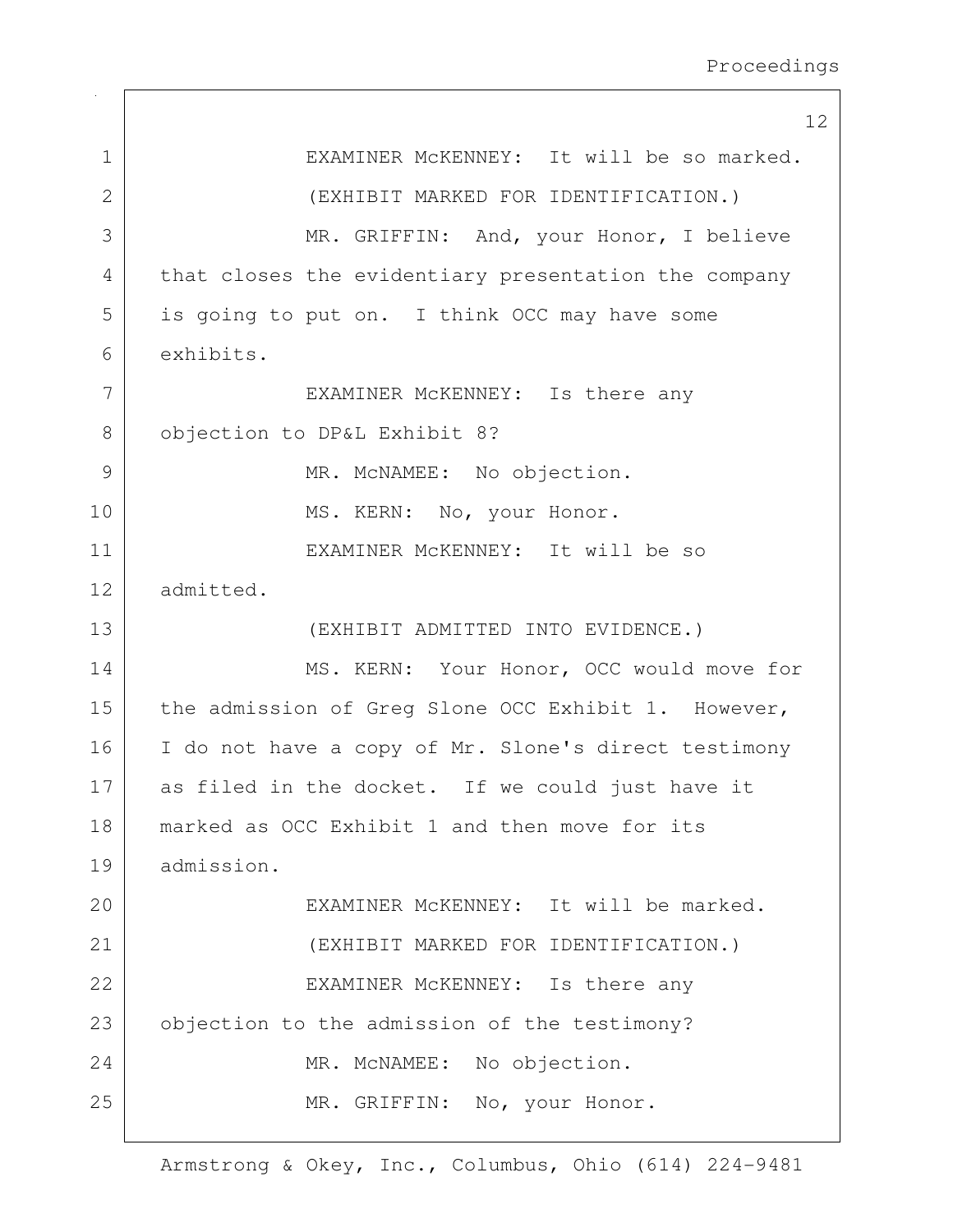|              | 13                                                   |
|--------------|------------------------------------------------------|
| $\mathbf 1$  | EXAMINER MCKENNEY: It will be so                     |
| $\mathbf{2}$ | admitted.                                            |
| 3            | (EXHIBIT ADMITTED INTO EVIDENCE.)                    |
| 4            | MR. MCNAMEE: Everyone else is marking                |
| 5            | things, I have things to mark as well.               |
| 6            | EXAMINER MCKENNEY: All right.                        |
| 7            | MR. MCNAMEE: Your Honors, at this time I             |
| 8            | would ask to have marked as Commission-Ordered       |
| 9            | Exhibit 1 the Report of the Management Performance   |
| 10           | and Financial Audit of the Fuel and Purchased Power  |
| 11           | Rider of The Dayton Power and Light Company filed    |
| 12           | in -- excuse me, in this docket on April 29, 2011,   |
| 13           | marked, please, marked as Commission-Ordered Exhibit |
| 14           | $1$ .                                                |
| 15           | EXAMINER MCKENNEY: It will be so marked.             |
| 16           | (EXHIBIT MARKED FOR IDENTIFICATION.)                 |
| 17           | MR. MCNAMEE: And there is a confidential             |
| 18           | version of that that I would ask to have marked as   |
| 19           | Commission-Ordered Exhibit 1A.                       |
| 20           | EXAMINER MCKENNEY: Also marked                       |
| 21           | accordingly.                                         |
| 22           | (EXHIBIT MARKED FOR IDENTIFICATION.)                 |
| 23           | MR. MCNAMEE: Okay. And would ask to                  |
| 24           | have those admitted.                                 |
| 25           | EXAMINER MCKENNEY: Any objection to                  |
|              |                                                      |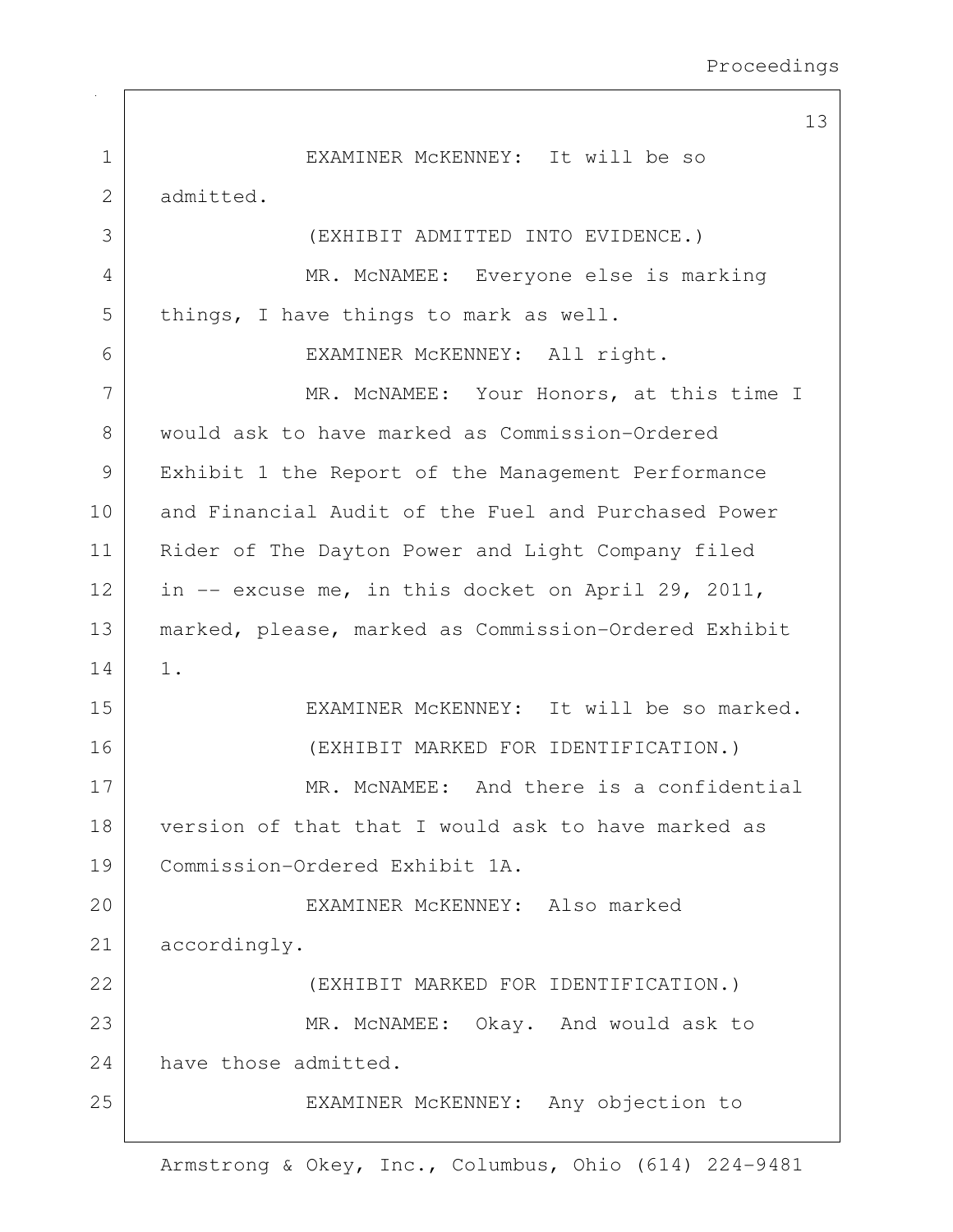|                | 14                                       |
|----------------|------------------------------------------|
| $\mathbf 1$    | those being admitted?                    |
| $\overline{2}$ | MR. MCNAMEE: No objection.               |
| 3              | MS. KERN: No, your Honor.                |
| $\overline{4}$ | EXAMINER MCKENNEY: Seeing none they will |
| 5              | be so admitted.                          |
| 6              | (EXHIBITS ADMITTED INTO EVIDENCE.)       |
| 7              | MR. MCNAMEE: That's all I have.          |
| 8              | EXAMINER MCKENNEY: All right. Thank      |
| $\mathcal{G}$  | you, everyone.                           |
| 10             | At this time we will go off the record.  |
| 11             | (Thereupon, the hearing was concluded at |
| 12             | 10:11 a.m.                               |
| 13             |                                          |
| 14             |                                          |
| 15             |                                          |
| 16             |                                          |
| 17             |                                          |
| 18             |                                          |
| 19             |                                          |
| 20             |                                          |
| 21             |                                          |
| 22             |                                          |
| 23             |                                          |
| 24             |                                          |
| 25             |                                          |
|                |                                          |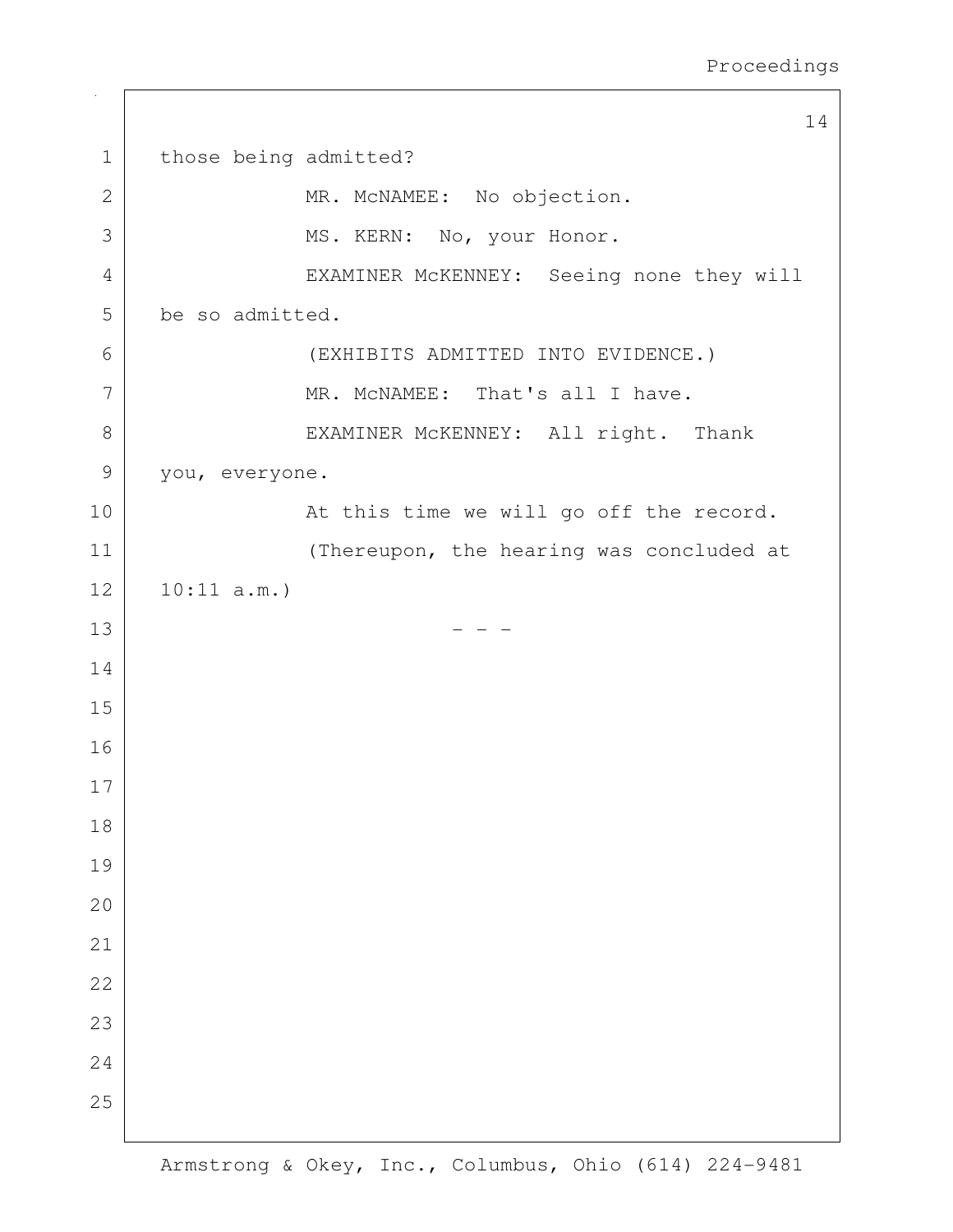|               | 15                                                   |
|---------------|------------------------------------------------------|
| $1\,$         | CERTIFICATE                                          |
| $\mathbf{2}$  | I do hereby certify that the foregoing is            |
| 3             | a true and correct transcript of the proceedings     |
| 4             | taken by me in this matter on Thursday, December 20, |
| 5             | 2012, and carefully compared with my original        |
| 6             | stenographic notes.                                  |
| 7             |                                                      |
| 8             |                                                      |
| $\mathcal{G}$ | Karen Sue Gibson, Registered                         |
| 10            | Merit Reporter.                                      |
| 11            | $(KSG-5631)$                                         |
| 12            |                                                      |
| 13            |                                                      |
| 14            |                                                      |
| 15            |                                                      |
| 16            |                                                      |
| 17            |                                                      |
| 18            |                                                      |
| 19            |                                                      |
| 20            |                                                      |
| 21            |                                                      |
| 22            |                                                      |
| 23            |                                                      |
| 24            |                                                      |
| 25            |                                                      |
|               |                                                      |